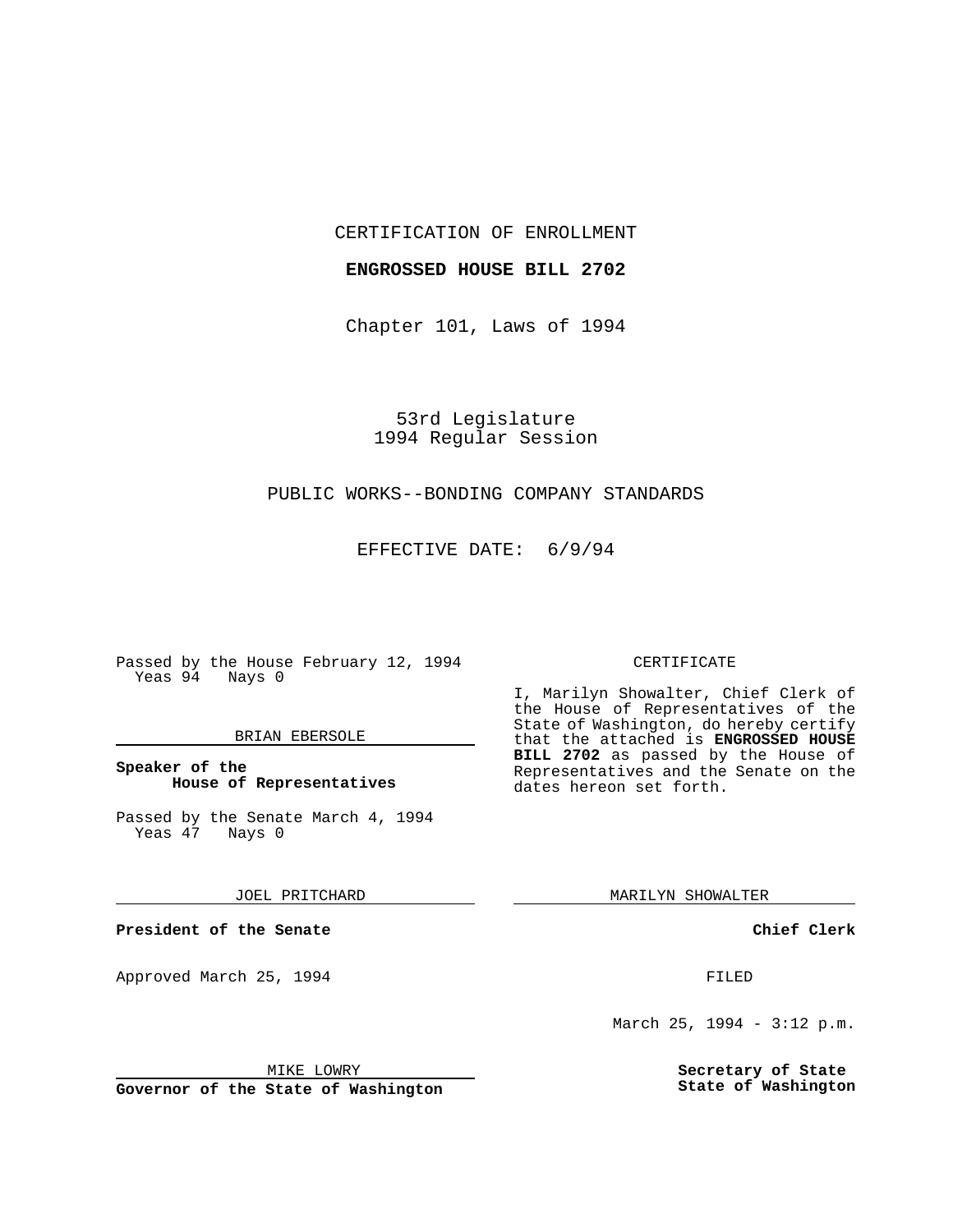# **ENGROSSED HOUSE BILL 2702** \_\_\_\_\_\_\_\_\_\_\_\_\_\_\_\_\_\_\_\_\_\_\_\_\_\_\_\_\_\_\_\_\_\_\_\_\_\_\_\_\_\_\_\_\_\_\_

\_\_\_\_\_\_\_\_\_\_\_\_\_\_\_\_\_\_\_\_\_\_\_\_\_\_\_\_\_\_\_\_\_\_\_\_\_\_\_\_\_\_\_\_\_\_\_

Passed Legislature - 1994 Regular Session

**State of Washington 53rd Legislature 1994 Regular Session By** Representatives Brown, Orr and Padden

Read first time 01/21/94. Referred to Committee on Commerce & Labor.

 AN ACT Relating to bonds for retainage on public works; and amending RCW 60.28.011

BE IT ENACTED BY THE LEGISLATURE OF THE STATE OF WASHINGTON:

 **Sec. 1.** RCW 60.28.011 and 1992 c 223 s 2 are each amended to read as follows:

 (1) Public improvement contracts shall provide, and public bodies shall reserve, a contract retainage not to exceed five percent of the moneys earned by the contractor as a trust fund for the protection and payment of: (a) The claims of any person arising under the contract; and (b) the state with respect to taxes imposed pursuant to Title 82 RCW which may be due from such contractor.

 (2) Every person performing labor or furnishing supplies toward the completion of a public improvement contract shall have a lien upon moneys reserved by a public body under the provisions of a public 15 improvement contract((: PROVIDED, That)). However, the notice of the lien of the claimant shall be given within forty-five days of completion of the contract work, and in the manner provided in RCW 39.08.030.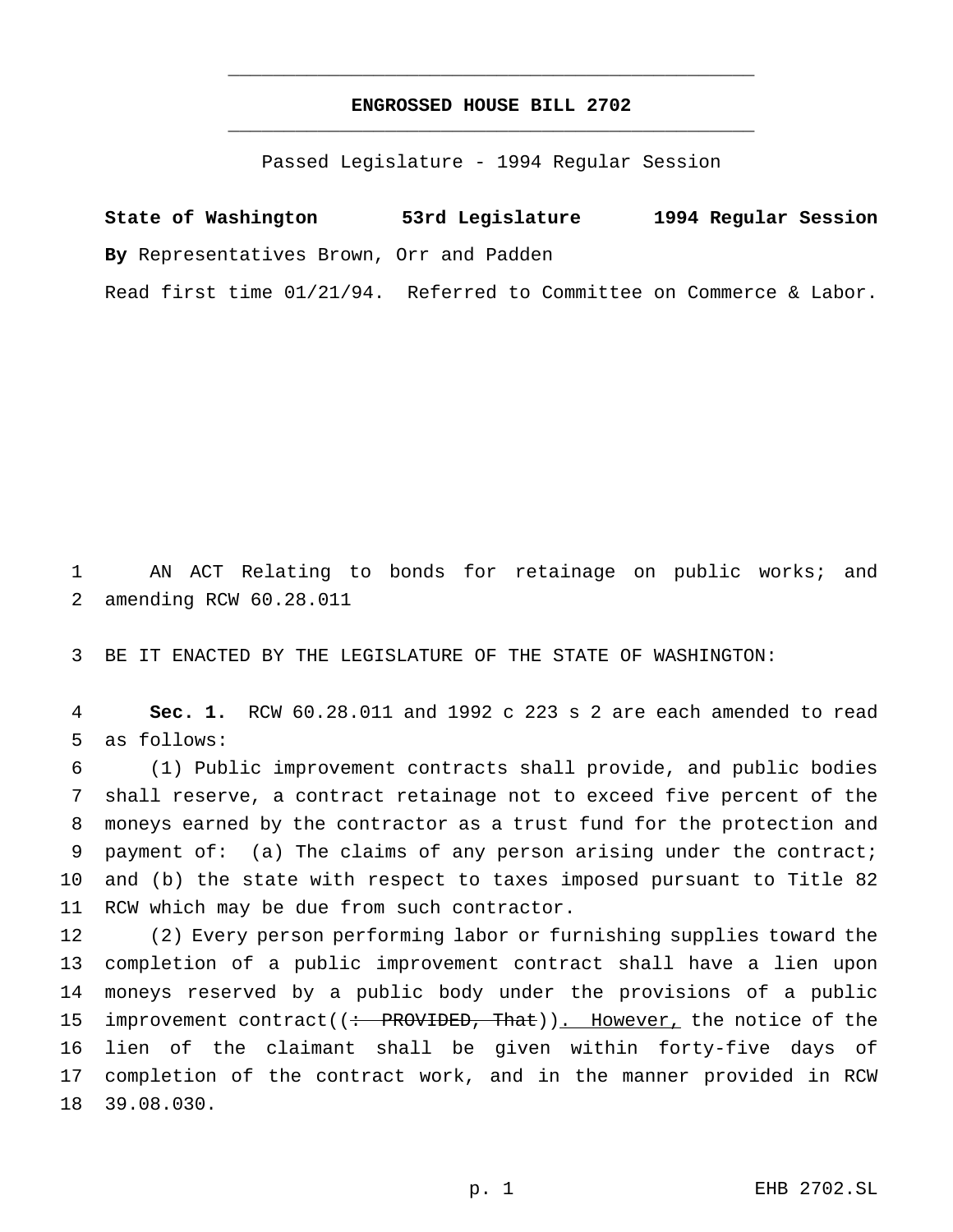(3) The contractor at any time may request the contract retainage be reduced to one hundred percent of the value of the work remaining on the project.

 (a) After completion of all contract work other than landscaping, the contractor may request that the public body release and pay in full the amounts retained during the performance of the contract, and sixty days thereafter the public body must release and pay in full the amounts retained (other than continuing retention of five percent of the moneys earned for landscaping) subject to the provisions of chapters 39.12 and 60.28 RCW.

 (b) Sixty days after completion of all contract work the public body must release and pay in full the amounts retained during the performance of the contract subject to the provisions of chapters 39.12 and 60.28 RCW.

 (4) The moneys reserved by a public body under the provisions of a public improvement contract, at the option of the contractor, shall be: (a) Retained in a fund by the public body;

 (b) Deposited by the public body in an interest bearing account in a bank, mutual savings bank, or savings and loan association. Interest on moneys reserved by a public body under the provision of a public improvement contract shall be paid to the contractor;

 (c) Placed in escrow with a bank or trust company by the public body. When the moneys reserved are placed in escrow, the public body shall issue a check representing the sum of the moneys reserved payable to the bank or trust company and the contractor jointly. This check shall be converted into bonds and securities chosen by the contractor and approved by the public body and the bonds and securities shall be held in escrow. Interest on the bonds and securities shall be paid to the contractor as the interest accrues.

 (5) The contractor or subcontractor may withhold payment of not more than five percent from the moneys earned by any subcontractor or sub-subcontractor or supplier contracted with by the contractor to provide labor, materials, or equipment to the public project. Whenever the contractor or subcontractor reserves funds earned by a subcontractor or sub-subcontractor or supplier, the contractor or subcontractor shall pay interest to the subcontractor or sub- subcontractor or supplier at a rate equal to that received by the contractor or subcontractor from reserved funds.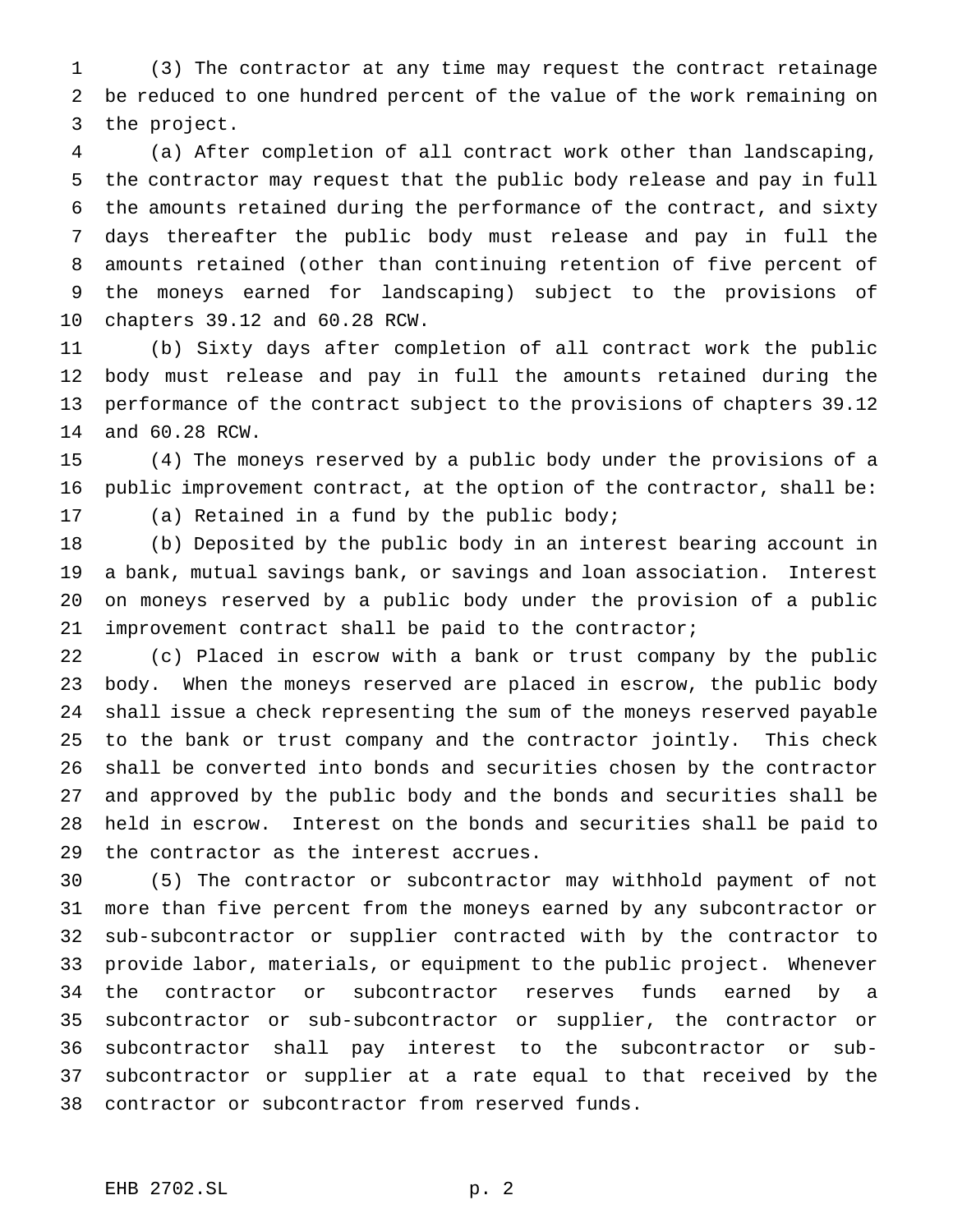1 (6) ((With the consent of the public body the))  $\Delta$  contractor may submit a bond for all or any portion of the contract retainage in a form acceptable to the public body and from a bonding company meeting 4 standards established by the public body. The public body shall accept a bond meeting these requirements unless the public body can 6 demonstrate good cause for refusing to accept it. This bond and any proceeds therefrom are subject to all claims and liens and in the same manner and priority as set forth for retained percentages in this chapter. The public body shall release the bonded portion of the retained funds to the contractor within thirty days of accepting the bond from the contractor. Whenever a public body accepts a bond in lieu of retained funds from a contractor, the contractor shall accept like bonds from any subcontractors or suppliers from which the contractor has retained funds. The contractor shall then release the funds retained from the subcontractor or supplier to the subcontractor or supplier within thirty days of accepting the bond from the subcontractor or supplier.

 (7) If the public body administering a contract, after a substantial portion of the work has been completed, finds that an unreasonable delay will occur in the completion of the remaining portion of the contract for any reason not the result of a breach thereof, it may, if the contractor agrees, delete from the contract the remaining work and accept as final the improvement at the stage of completion then attained and make payment in proportion to the amount of the work accomplished and in this case any amounts retained and accumulated under this section shall be held for a period of sixty days following the completion. In the event that the work is terminated before final completion as provided in this section, the public body may thereafter enter into a new contract with the same contractor to perform the remaining work or improvement for an amount equal to or less than the cost of the remaining work as was provided for in the original contract without advertisement or bid. The provisions of this chapter are exclusive and shall supersede all provisions and regulations in conflict herewith.

 (8) Whenever the department of transportation has contracted for the construction of two or more ferry vessels, sixty days after completion of all contract work on each ferry vessel, the department must release and pay in full the amounts retained in connection with the construction of the vessel subject to the provisions of RCW